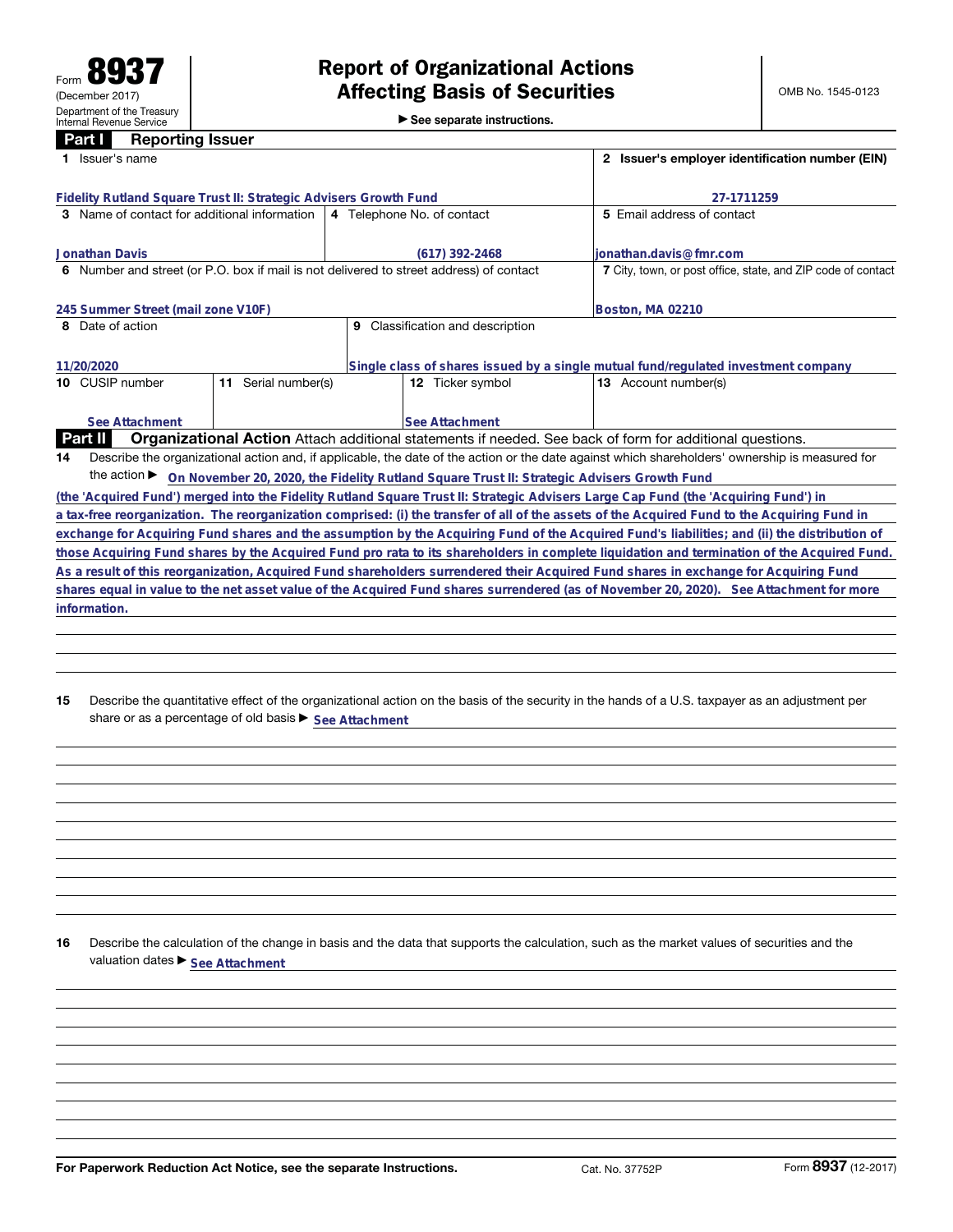| Form 8937 (12-2017) |           |                                                                                                                                                                                                                                                                                                                          |                             |                            | Page 2                    |
|---------------------|-----------|--------------------------------------------------------------------------------------------------------------------------------------------------------------------------------------------------------------------------------------------------------------------------------------------------------------------------|-----------------------------|----------------------------|---------------------------|
| Part II             |           | <b>Organizational Action (continued)</b>                                                                                                                                                                                                                                                                                 |                             |                            |                           |
| 17                  |           | List the applicable Internal Revenue Code section(s) and subsection(s) upon which the tax treatment is based ▶<br>IRC sections 368(a), 354(a) and 358(a).                                                                                                                                                                |                             |                            |                           |
|                     |           | Treas. Reg. section 1.358-2                                                                                                                                                                                                                                                                                              |                             |                            |                           |
|                     |           |                                                                                                                                                                                                                                                                                                                          |                             |                            |                           |
|                     |           |                                                                                                                                                                                                                                                                                                                          |                             |                            |                           |
|                     |           |                                                                                                                                                                                                                                                                                                                          |                             |                            |                           |
|                     |           |                                                                                                                                                                                                                                                                                                                          |                             |                            |                           |
|                     |           |                                                                                                                                                                                                                                                                                                                          |                             |                            |                           |
|                     |           |                                                                                                                                                                                                                                                                                                                          |                             |                            |                           |
|                     |           |                                                                                                                                                                                                                                                                                                                          |                             |                            |                           |
|                     |           |                                                                                                                                                                                                                                                                                                                          |                             |                            |                           |
|                     |           |                                                                                                                                                                                                                                                                                                                          |                             |                            |                           |
| 18                  |           | Can any resulting loss be recognized? > No loss can be recognized as a result of this event.                                                                                                                                                                                                                             |                             |                            |                           |
|                     |           |                                                                                                                                                                                                                                                                                                                          |                             |                            |                           |
|                     |           |                                                                                                                                                                                                                                                                                                                          |                             |                            |                           |
|                     |           |                                                                                                                                                                                                                                                                                                                          |                             |                            |                           |
|                     |           |                                                                                                                                                                                                                                                                                                                          |                             |                            |                           |
|                     |           |                                                                                                                                                                                                                                                                                                                          |                             |                            |                           |
|                     |           |                                                                                                                                                                                                                                                                                                                          |                             |                            |                           |
|                     |           |                                                                                                                                                                                                                                                                                                                          |                             |                            |                           |
|                     |           |                                                                                                                                                                                                                                                                                                                          |                             |                            |                           |
|                     |           |                                                                                                                                                                                                                                                                                                                          |                             |                            |                           |
|                     |           |                                                                                                                                                                                                                                                                                                                          |                             |                            |                           |
|                     |           |                                                                                                                                                                                                                                                                                                                          |                             |                            |                           |
| 19                  |           | Provide any other information necessary to implement the adjustment, such as the reportable tax year ▶ None                                                                                                                                                                                                              |                             |                            |                           |
|                     |           |                                                                                                                                                                                                                                                                                                                          |                             |                            |                           |
|                     |           |                                                                                                                                                                                                                                                                                                                          |                             |                            |                           |
|                     |           |                                                                                                                                                                                                                                                                                                                          |                             |                            |                           |
|                     |           |                                                                                                                                                                                                                                                                                                                          |                             |                            |                           |
|                     |           |                                                                                                                                                                                                                                                                                                                          |                             |                            |                           |
|                     |           |                                                                                                                                                                                                                                                                                                                          |                             |                            |                           |
|                     |           |                                                                                                                                                                                                                                                                                                                          |                             |                            |                           |
|                     |           |                                                                                                                                                                                                                                                                                                                          |                             |                            |                           |
|                     |           |                                                                                                                                                                                                                                                                                                                          |                             |                            |                           |
|                     |           |                                                                                                                                                                                                                                                                                                                          |                             |                            |                           |
|                     |           |                                                                                                                                                                                                                                                                                                                          |                             |                            |                           |
|                     |           | Under penalties of perjury, I declare that I have examined this return, including accompanying schedules and statements, and to the best of my knowledge and<br>belief, it is true, correct, and complete. Declaration of preparer (other than officer) is based on all information of which preparer has any knowledge. |                             |                            |                           |
| Sign                |           |                                                                                                                                                                                                                                                                                                                          |                             |                            |                           |
| Here                | Signature |                                                                                                                                                                                                                                                                                                                          | Date $\blacktriangleright$  | 2/5/2021                   |                           |
|                     |           | Print your name ▶ Jonathan Davis                                                                                                                                                                                                                                                                                         | Title $\blacktriangleright$ | <b>Assistant Treasurer</b> |                           |
| Paid                |           | Preparer's signature<br>Print/Type preparer's name                                                                                                                                                                                                                                                                       | Date                        |                            | PTIN<br>Check $\Box$ if   |
| <b>Preparer</b>     |           |                                                                                                                                                                                                                                                                                                                          |                             |                            | self-employed             |
| <b>Use Only</b>     |           | Firm's name<br>▶<br>Firm's address ▶                                                                                                                                                                                                                                                                                     |                             |                            | Firm's EIN ▶<br>Phone no. |
|                     |           |                                                                                                                                                                                                                                                                                                                          |                             |                            |                           |

Send Form 8937 (including accompanying statements) to: Department of the Treasury, Internal Revenue Service, Ogden, UT 84201-0054